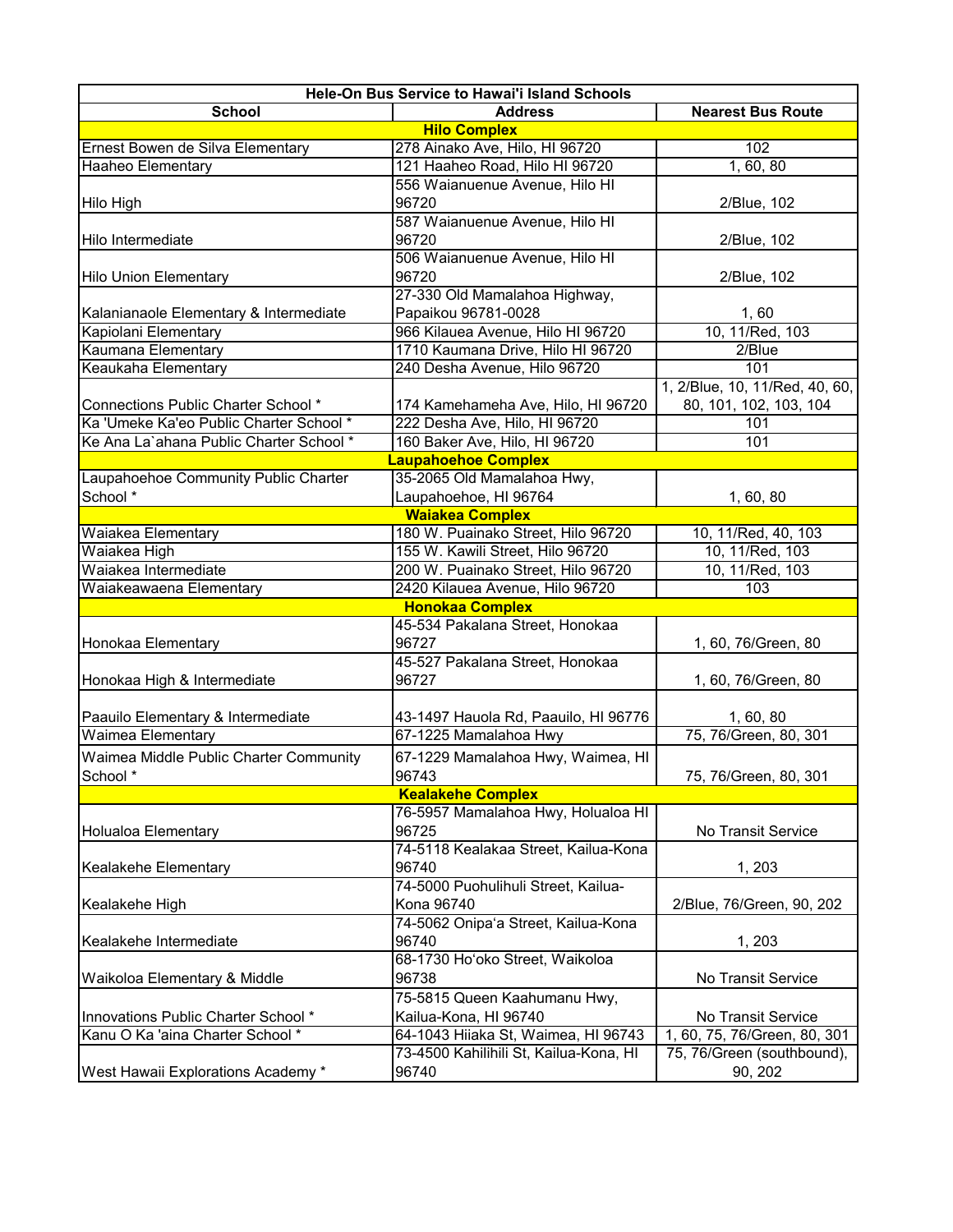| <b>Kohala Complex</b>                                                           |                                                            |                          |  |  |
|---------------------------------------------------------------------------------|------------------------------------------------------------|--------------------------|--|--|
|                                                                                 | 54-3609 Akoni Pule Hwy, Kapaau, HI                         |                          |  |  |
| Kohala Elementary                                                               | 96755                                                      | 70                       |  |  |
|                                                                                 | 54-3611 Akoni Pule Hwy, Kapaau, HI                         |                          |  |  |
| Kohala High                                                                     | 96755                                                      | 70                       |  |  |
|                                                                                 | 534155 Akoni Pule Hwy, Kapaau, HI                          |                          |  |  |
| Kohala Middle                                                                   | 96755                                                      | 70                       |  |  |
|                                                                                 | <b>Konawaena Complex</b><br>83-5360 Mamalahoa Hwy, Captain |                          |  |  |
| Honaunau Elementary                                                             | Cook 96704                                                 | 90                       |  |  |
|                                                                                 | 86-4355 Mamalahoa Highway, Captain                         |                          |  |  |
| <b>Hookena Elementary</b>                                                       | Cook 96704                                                 | 90                       |  |  |
|                                                                                 | 76-147 Royal Poinciana Dr, Kailua-                         |                          |  |  |
| Kahakai Elementary                                                              | <b>Kona 96740</b>                                          | 201/Kona Trolley         |  |  |
|                                                                                 | 81-1041 Konawaena School,                                  |                          |  |  |
| Ke Kula o Ehunuikaimalino                                                       | Kealakekua 96750                                           | 90, 204                  |  |  |
|                                                                                 | 81-901 Onouli Road, Kealakekua                             |                          |  |  |
| Konawaena Elementary                                                            | 96750                                                      | 90, 204                  |  |  |
|                                                                                 | 81-1043 Konawaena School,                                  |                          |  |  |
| Konawaena High                                                                  | Kealakekua 96750                                           | 90, 204                  |  |  |
|                                                                                 | 81-1045 Konawaena School,                                  |                          |  |  |
| Konawaena Middle                                                                | Kealakekua 96750                                           | 90, 204                  |  |  |
|                                                                                 | 79-7595 Mamalahoa Hwy, Kealakekua,                         |                          |  |  |
| Kona Pacific Public Charter School *                                            | HI 96750                                                   | 204                      |  |  |
| Kona Campus of The Waipahu Community<br><b>School for Adults</b>                | 74-5062 Onipa'a Street F-2, Kailua-                        | 1, 203                   |  |  |
| <b>School</b>                                                                   | Kona, HI 96740<br><b>Address</b>                           | <b>Nearest Bus Route</b> |  |  |
|                                                                                 | <b>Kau Complex</b>                                         |                          |  |  |
| Kau High & Pahala Elementary                                                    | 96-3150 Pikake St, Pahala, HI 96777                        | 10, 12, 90               |  |  |
|                                                                                 |                                                            |                          |  |  |
|                                                                                 | 95-5545 Mamalahoa Hwy, Naalehu, HI                         |                          |  |  |
| Naalehu Elementary                                                              | 96772                                                      | 10, 12, 90               |  |  |
|                                                                                 |                                                            |                          |  |  |
| Volcano Sch Art/Sci Public Charter School *  99-128 Old Volcano Rd, Volcano, HI |                                                            |                          |  |  |
|                                                                                 | 96785                                                      | 10, 11/Red, 12, 90       |  |  |
|                                                                                 | <b>Keaau Complex</b><br>16-680 Keaau-Pahoa Road, Kea'au HI |                          |  |  |
| <b>Keaau Elementary</b>                                                         | 96749                                                      | 40, 402                  |  |  |
|                                                                                 | 16-725 Kea'au-Pahoa Road, Keaau                            |                          |  |  |
| Keaau High School                                                               | 96749                                                      | 40, 402                  |  |  |
|                                                                                 | 16-565 Kea'au-Pahoa Road, Keaau                            |                          |  |  |
| Keaau Middle School                                                             | 96749                                                      | 40, 402                  |  |  |
|                                                                                 | 18-1235 Volcano Rd, Mountain View,                         |                          |  |  |
| Mountain View Elementary                                                        | HI 96771                                                   | 10, 11/Red, 403          |  |  |
| Nā Wai Ola Public Charter School *                                              | 18-1355 Volcano Rd #711539,                                |                          |  |  |
|                                                                                 | Mountain View, HI 96771                                    | 10, 11/Red, 403          |  |  |
|                                                                                 | <b>Pahoa Complex</b>                                       |                          |  |  |
|                                                                                 | 15-890 Kahakai Boulevard, Pahoa<br>96778                   | 401                      |  |  |
| Keonepoko Elementary                                                            |                                                            |                          |  |  |
| Pahoa Elementary                                                                | 15-3030 Pahoa Village Rd, Pahoa<br>96778                   | 40, 401, 402             |  |  |
|                                                                                 | 15-3038 Pahoa Village Rd, Pahoa                            |                          |  |  |
| Pahoa High & Intermediate                                                       | 96778                                                      | 40, 401, 402             |  |  |
| Hawai'i Academy of Arts & Science Public                                        | 15-1397 Homestead Rd, Pāhoa, HI                            |                          |  |  |
| Charter School (HAAS)                                                           | 96778                                                      | 40, 401, 402             |  |  |
| Ke Kula Nawahiokalaniopuu Iki Lab Public                                        |                                                            |                          |  |  |
| Charter School *                                                                | 16-120 Opukahaia St, Keaau, HI 96749                       | 40, 402                  |  |  |
| Kua O Ka La Public Charter School *                                             | 345 Makalika St, Hilo, HI 96720                            | 10, 11/Red, 40           |  |  |